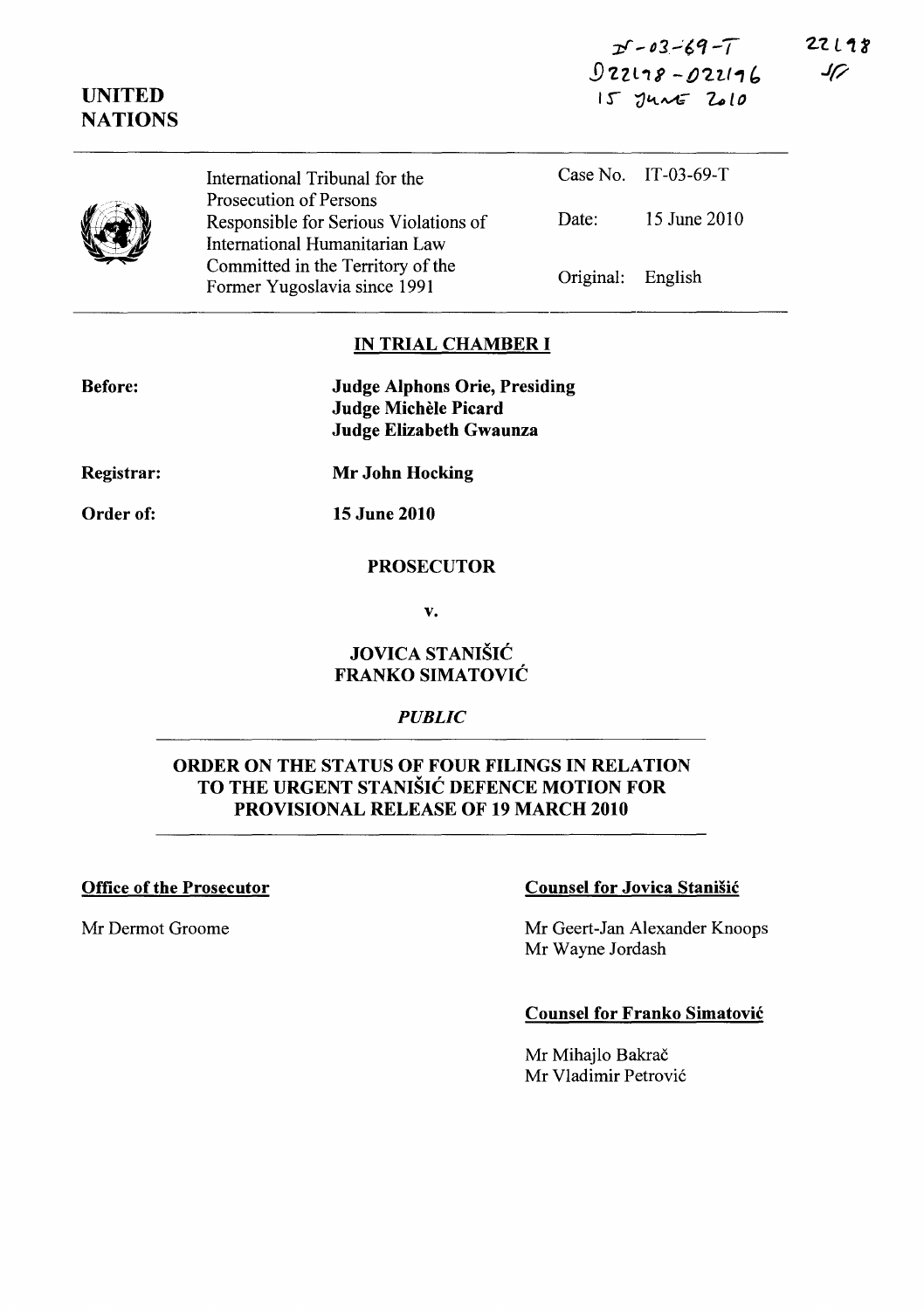**TRIAL CHAMBER I** ("Chamber") of the International Tribunal for the Prosecution of Persons Responsible for Serious Violations of International Humanitarian Law Committed in the Territory of the Former Yugoslavia since 1991 ("Tribunal");

**BEING SEISED OF** a request from the Prosecution to convert to public the status of four confidential filings<sup>1</sup> in relation to the Urgent Stanišić Defence Motion for Provisional Release of 19 March 2010 ("Request"); $<sup>2</sup>$ </sup>

**NOTING** the agreement between the Prosecution and the Stanisic Defence that of the four filings, only the Prosecution Response of 22 March 2010 contains information regarding Mr Stanišić's personal situation which should remain confidential;<sup>3</sup>

**CONSIDERING** that there is no reason for the rest of the information contained in the filings to remain confidential;

**PURSUANT** to Rule 54 of the Tribunal's Rules of Procedure and Evidence;

**HEREBY GRANTS** the Request in part;

**ORDERS** the Registry to convert to public the status of the following three filings: the Prosecution Addendum of 22 March 2010, the Defence Application of 23 March 2010, and the Prosecution Response of 25 March 2010; and

 $\mathbf{I}$ Prosecution Response to Urgent Stanišić Defence Motion for Provisional Release, 22 March 2010 ("Prosecution Response of 22 March 2010"); Addendum to Prosecution Response to Urgent Stanišić Defence Motion for Provisional Release, 22 March 2010 ("Prosecution Addendum of 22 March 2010"); Stanišić Defence Application for Leave to Request that the RMO Address the Prosecution Response to Urgent Stanišić Defence Motion for Provisional Release, 23 March 2010 ("Defence Application of 23 March 2010"); Prosecution Response to Stanišić Defence Application for Leave to Request that the RMO Address the Prosecution Response to Urgent Stanišić Motion for Provisional Release, 25 March 2010 ("Prosecution Response of 25 March 2010").

<sup>&</sup>lt;sup>2</sup> Second Addendum to Prosecution Response to Stanišić Defence Fourth Motion for Provisional Release, 26 March 2010, para. 6 (c); T. 5285-5286.

On 25 May 2010, the Stanisic Defence submitted that it objected to the Request only insofar as it would make public information relating to Mr Stanišić's family, T. 5276, 5286-5287. On 27 May 2010, the Prosecution informed the Chamber in an informal communication that it had discussed the matter with the Stanišić Defence. On 1 June 2010, the Stanišić Defence confirmed their agreement in Court, T. 5591.